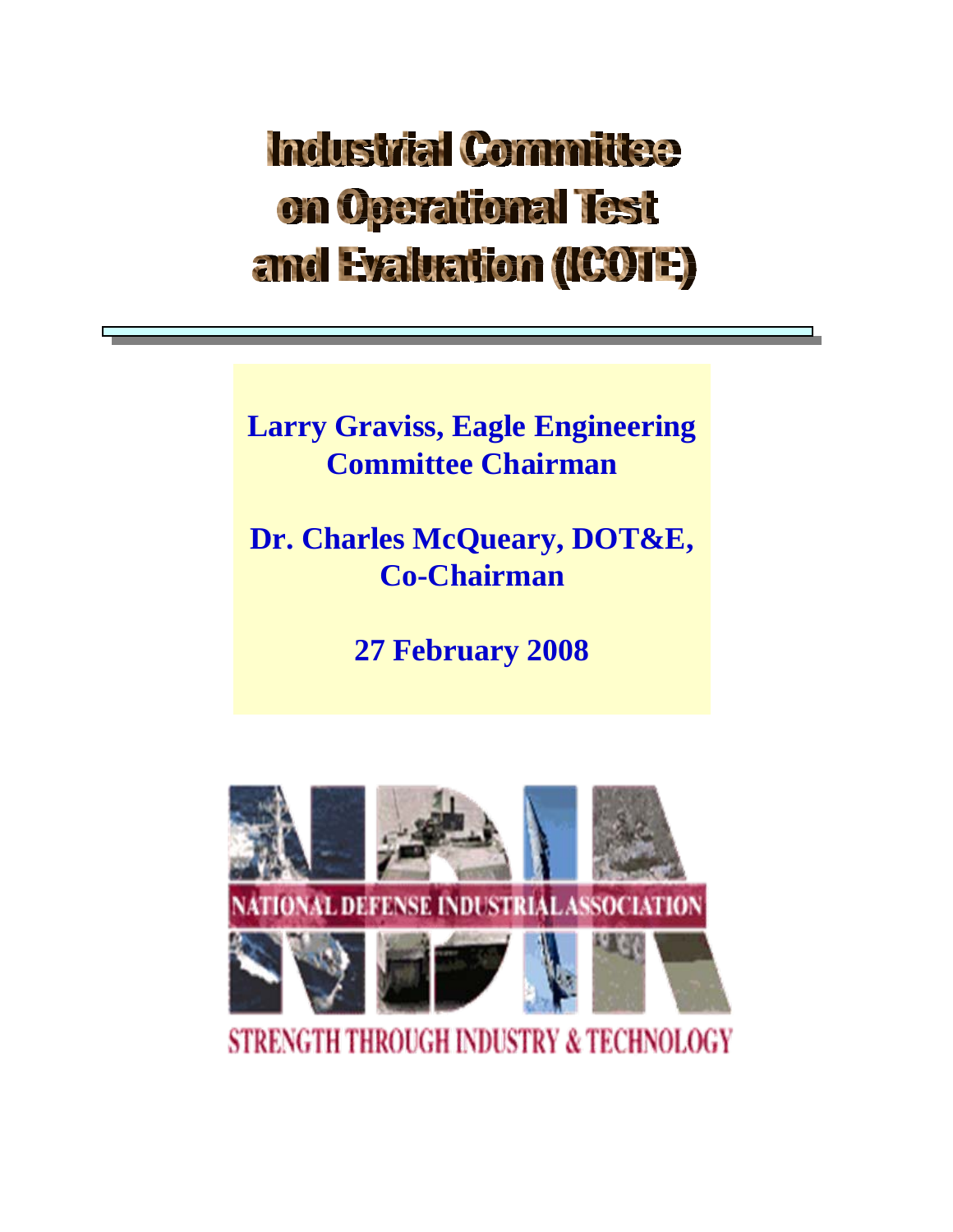

# **ICOTE Organizing ICOTE Organizing Principles Principles**

### The objectives of the ICOTE are to:

- •Provide a forum for discussion and exchange of T&E views from Defense and the Industrial Base in a non-attribution environment
- •Gain feedback from senior industry representatives and OSD leadership
- •Discuss OSD and service policies which affect relationships with industrial suppliers
- •Discuss emerging issues / policies in government and industry which affect the readiness and capabilities of U.S. defense system producers
- •Cooperate on various projects of mutual benefit to the ICOTE participants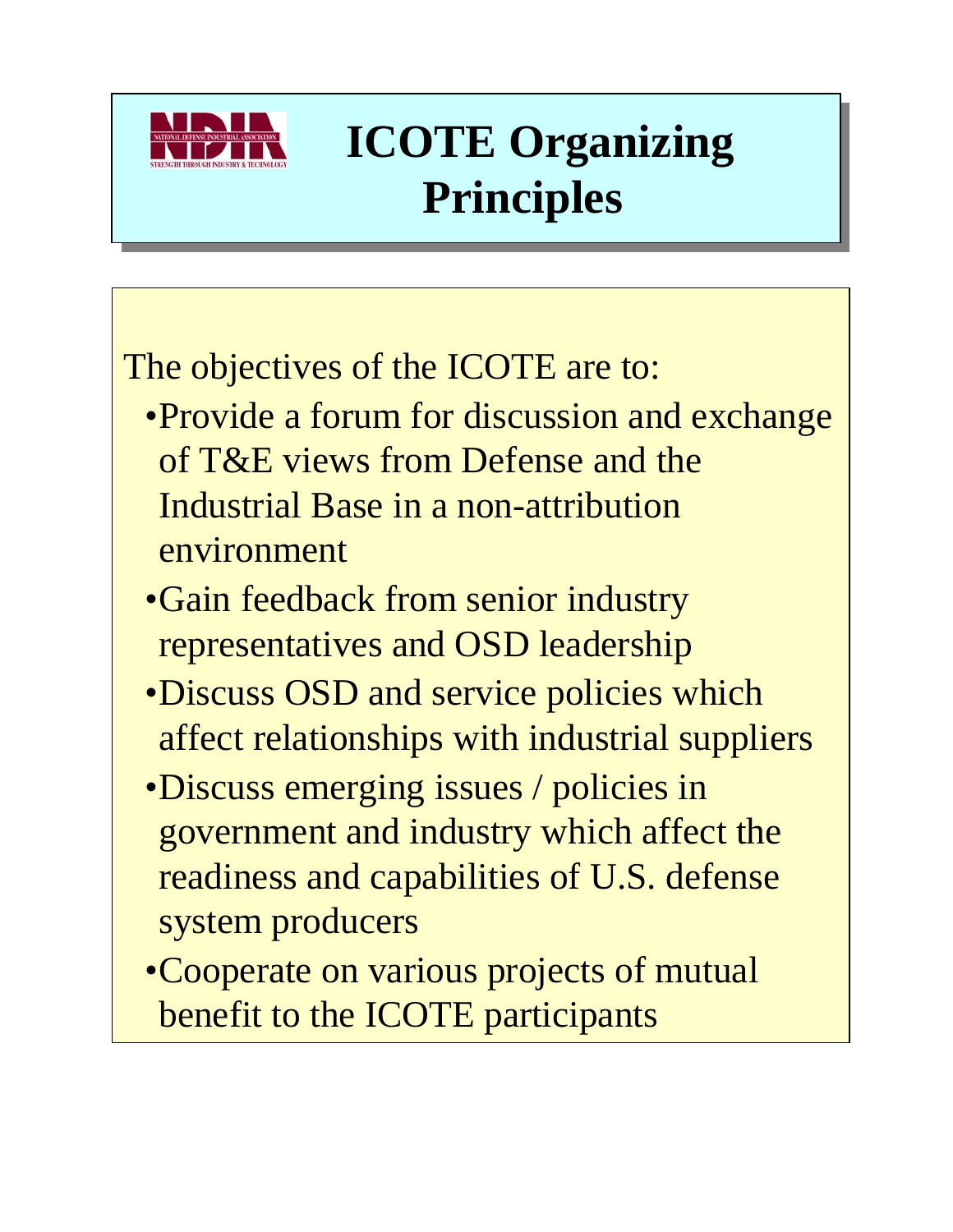

## **ICOTE ICOTE Current Membership Current Membership**

### **CURRENT NDIA T&E ICOTE PARTICIPANTS**

#### **NDIA PARTICIPANTS**

**Lt Gen Larry Farrell, USAF (Ret) Pres & CEO, NDIA Sam Campagna; Director of Operations James O'Bryon: Chair T&E Division**

#### **GOVERNMENT MEMBERS**

**Dr. Charles McQueary DOT&E David Duma DOT&E Dr. Ernie Seglie DOT&E RDML Bill McCarthy, USN ret. DOT&E Michele Williams NGA Brian Simmons AEC Mike Crisp DOT&E Maj Gen Roger Nadeau ATEC/CG Maj Gen Steve Sargeant AFOTEC CC RDML Stephen Voetsch OPTEVFOR B/G David Eichhorn Edwards /CG Colonel Mike Bohn MCOTEA Dr. Steve Hutchison DISA Jim Streilein ATEC Steve Whitehead OPTEVFOR Juan Vitail PEO CBD**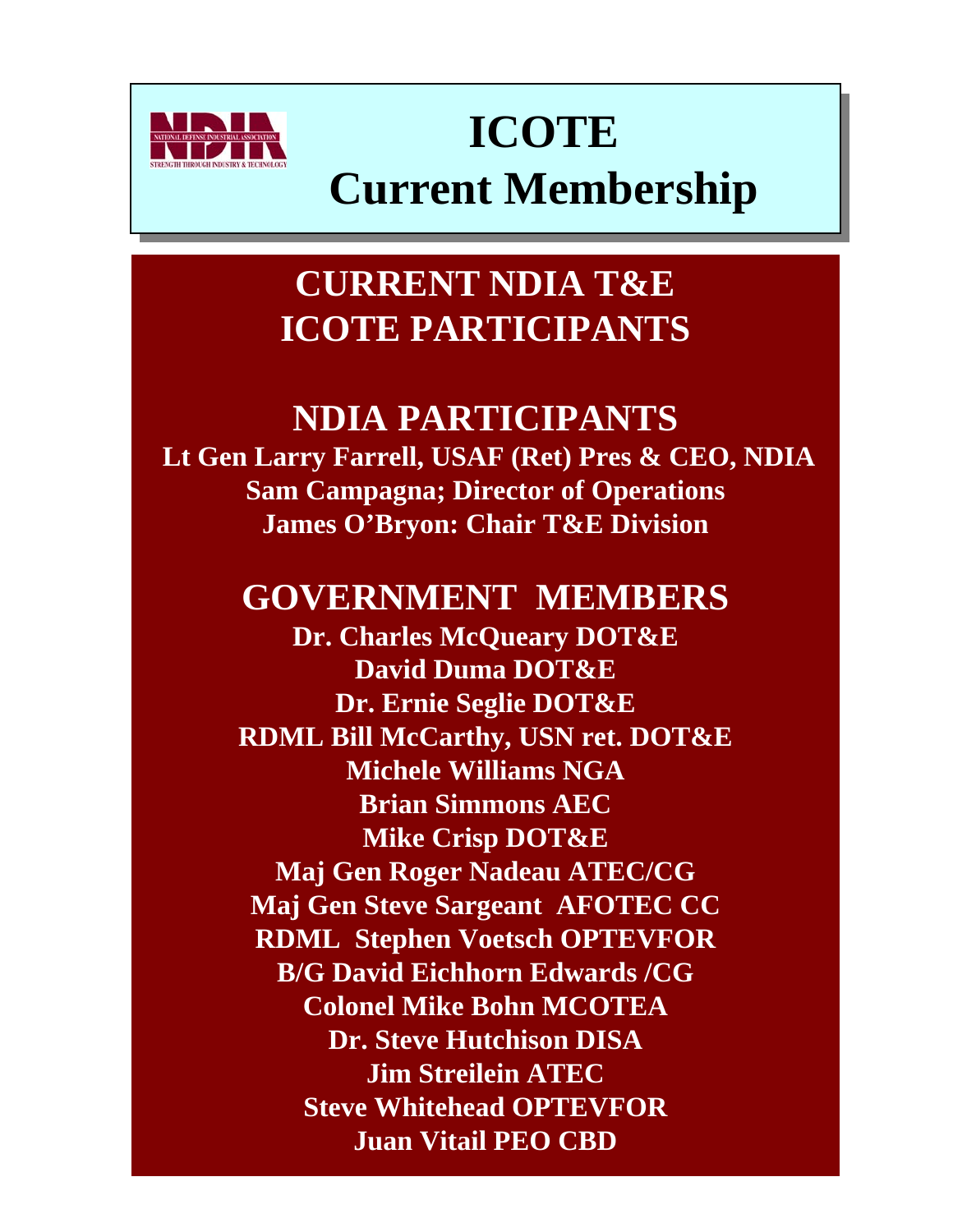

## **ICOTE ICOTE Current Membership Current Membership**

**CURRENT NDIA T&E ICOTE PARTICIPANTS**

#### **INDUSTRY MEMBERS**

**Oscar Arroyo Raytheon Brian See ATK Regis Luther BAE Steve Zink Oshkosh Jim Ruma General Dynamics Land Sys Martin Peryea Bell Hellicopter Parker Horner EWA Bill Keegan SAIC Steve Kimmel Alion Bill Shane Boeing Jim Vosper Boeing Doug Pearson Lockheed Martin Joe Sweeney Lockheed Martin Jon Neasham Cubic Yank Rutherford Northrop Grumman Gene Fraser Northrop Grumman Tom Quinn BAH Larry Graviss Eagle Engineering Jim O'Bryon, O'Bryon Group**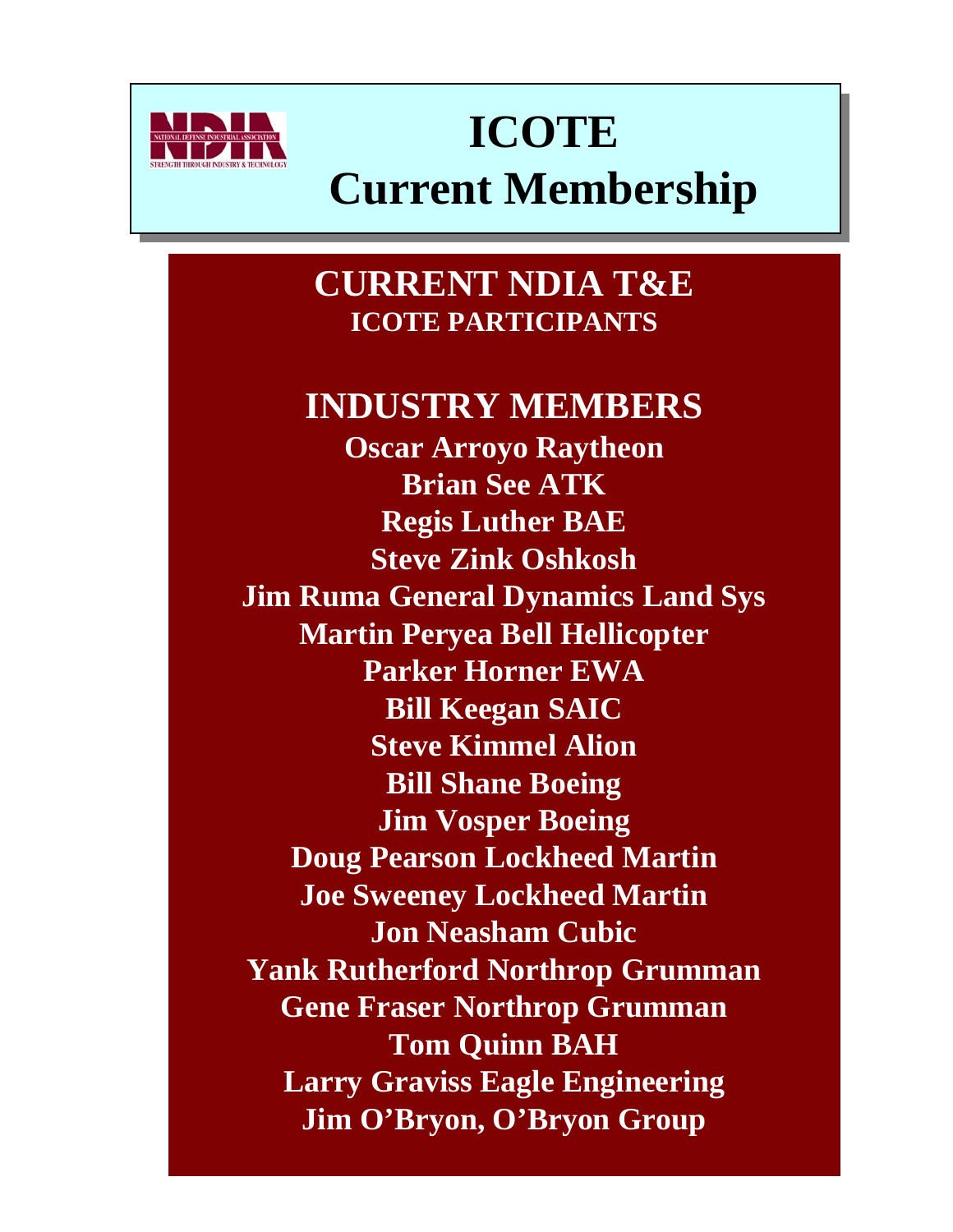

### **ICOTE ICOTE**

### • **MEETINGS**

The ICOTE will meet at the call of the Chairman and Co Chairman at sites and times convenient to the members.

Minutes of the ICOTE will be provided to all members in the form of Agendas and action items as determined by the Director of OT&E.

Topics of interest for consideration by the ICOTE will be solicited from industry and government members.